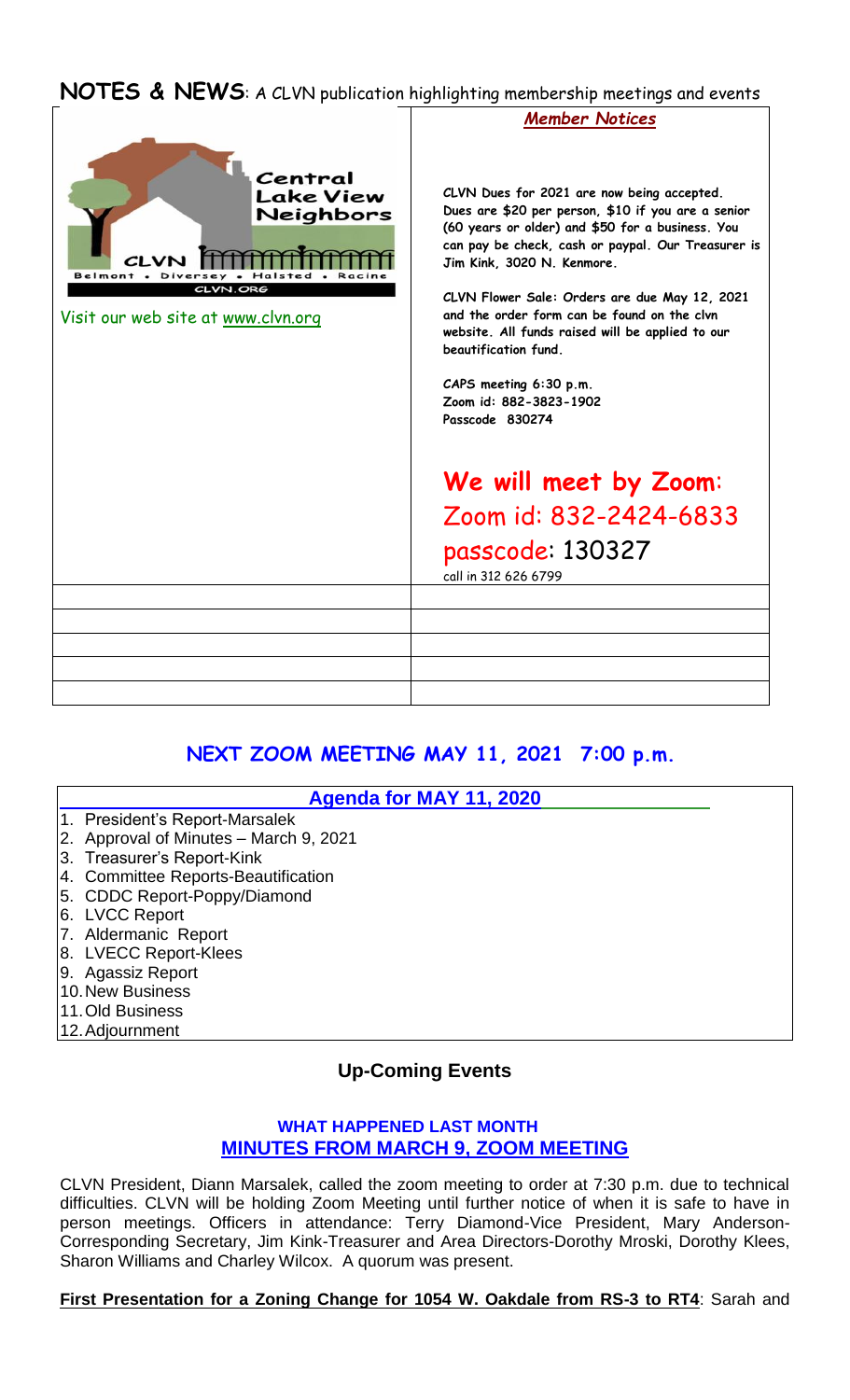Jonah Rubin, owners of the property, made a presentation. The architect is Jerry Hamin who has renovated several historical buildings including buildings on the 800 block of Oakdale. The building was built in 1886 and is considered American Queen Ann design. The building was known as the Hottinger House on Terra Cotta Row. The building has been modified over the years with vinyl siding added to portions of the building. The building was landmarked in 2004. The interior of the building has issues including narrow rear stairs, small bathrooms, small closets and an outdated kitchen. The basement is not above grade and is considered part of the unlivable space for FAR purposes. The owners are seeking a zoning change to add square footage. There will be no height added. The owners have contacted the Alderman's office and the Landmark Commission. They want to remove the vinyl siding and replace with slate shingles. They hope to keep the home in the family for generations to come. They also want to add to the rear to connect with the existing coach house. They plan to replace the garage and replace with a two car garage. They are presenting to CLVN to start the zoning change request. They have contact the neighbors to the East and West. Several drawings were presented. Marsalek asked about the tenant in the coach house and was told they have vacated the premises. Marsalek will refer the matter to the CLVN Planning and Zoning Committee to address. The owners will return to CLVN at a future date to make a second presentation.

**Congressman Quigley**: Congressman Quigley gave us a virtual tour of his DC office since tours are not allowed due to COVID19. He voted to approve the COVID19 relief package for Illinois and across the nation. \$1.4 billion will go to transit and \$1.8 billion to Chicago. Congressman Quigley has discussed various mail delivery issues with the Postmaster. Resources will be coming to Chicago. Manpower was down and he received complaints of no mail delivery, mail being delivered late, sporadic delivery and lack of mail carriers. He was told many carriers were staying home due to COVID19 and to care for their children who were home. The weather is improving so carriers should be in a better position to deliver the mail. Poppy questions steps to address non performing carriers. The postal service has had issues with non performance and difficulties with union contacts, carriers stealing mail and temporary carriers not performing on a route. The postal service is to get now technology and new vehicles. Member's comments that the postal service need to track packages better. Marsalek thanked the Congressman and his staff for addressing these issues. Congressman Quigley informed us that only 60% of Congress took the vaccination shots. He will be working on infrastructure and education bills in the future.

**Ald. Report**: Cottrell reported that CPS is reopening in phases. Ald Tunney visited Hawthorne Academy recently with the Mayor. Wrigley Field will open April 1 with 20% capacity and follow safety precautions. Wrigley may be a mass vaccination site in the future. Currently those over 65 and essential works can sign up for vaccines at the United Center. Cost is not an issue and ride share services will be provided at no cost. Street sweeping will start in April and continue to November.

President's Report: The Community Policing and CLVN meeting for 2021 will be May 11, July 13, Sept. 14 and Nov. 9. Marsalek reminded members that CLVN dues for 2021 were due on January 1, 2021 and are now being accepted. You can pay on PayPal or send to our Treasurer, Jim Kink at 3020 N. Kenmore, Chicago. We will continue with Zoom meetings until it is safe to meet in person. The 383 zone parking signs on the 1000 and 1100 blocks of Wellington have been changed to reflect no parking 24/7. This change was a condition that was agreed upon as a result of the approval of the planned development for the hospital. You should call 311 or 911 to request the police to enforce by writing a citation if a car is parked on the street without a 383 sticker or guest pass.

**Beautification Report:** Marsalek reported CLVN will hold its Annual Flower Sale on May 22, 2021 with pick up at Tubman formerly known as Agassiz School. The orders will be due May 11, 2021. Order forms will be on the CLVN website and emailed to members. Marsalek has been in contact with Tubman School and Ald. Tunney about the stones being replaced in the tree boxes at the school that were purportedly removed by a private contractor doing work at the school. They City has denied they moved the stones and the contractor states they returned the boxes to the condition before they began the work. Marsalek contacted Patch Landscaping, a vendor recommended by a member and Robert Montoya who did the original work for estimates. The estimates will be presented to the membership for a vote. Please support the flower sale as the funds we raise will go toward this project to beautify the area.

**Treasurer's Report**: Kink reported that the balance in the accounts is \$17,838.46. We have 76 paid memberships of which 2 are businesses, 44 are seniors and 30 are standard memberships. Most members are using paypal to pay dues. Income has been from memberships and donations. We had no expenses since the last meeting.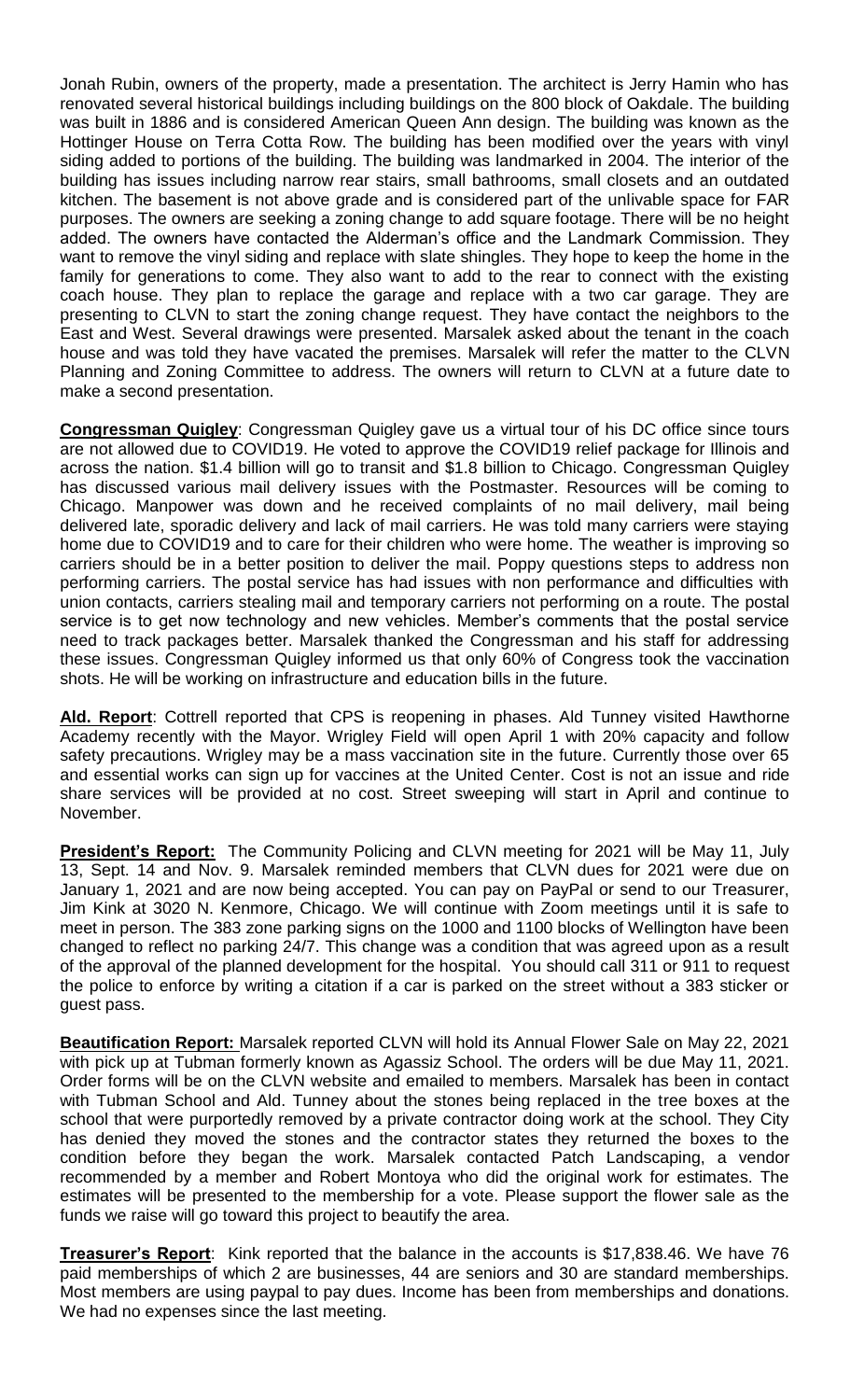**Approval of Jan 12. 2021 Minutes**: A motion was made by Marie Poppy to approve the minutes from January 12, 2021 which was seconded by Terry Diamond. The motion passed unanimously.

**Planning & Zoning Committee Report:** Poppy reported no open projects but the committee will now address 1054 W. Oakdale.

**CDDC Report**: Poppy reported on the Additional Dwelling Ordinance (ADU). The purpose of the Ordinance is to increase affordable housing stock in the City within the existing built environment. The Ordinance legalizes basement and attic conversion in existing residential buildings. On properties where there is enough space to preserve the backyard view corridor, the Ordinance legalizes construction of a coach house under 700 square feet. ADU's are not eligible for use as a shared housing such as AirBnb. Information on the Ordinance can be found at <https://www.chicago.gov/city/en/depts./doh/provdrs/homeowners/svcs/adu-ordinance.html> or contact Marie Poppy.

Poppy also reported the Alderman wants to address empty storefront on portions of Belmont, Sheffield, Halsted and Southport by addressing empty rezoning vacant storefronts from B# to B2. This allows for the ground floor to be used for both residential and commercial/business uses. The blocks that maybe rezoned are: 1400 West Belmont, 3200 N. Sheffield, Wolfram and Halsted (former mattress store) and Grace at Southport. He would like to see these ground floor units be available for commercial and residential tenants. Karen Gaus supported the ideas of allowing a ground floor unit to be used for residential or commercial to get rid of empty store fronts. Maureen Martino expressed some concerns from a business perspective. Some units might be good for this proposal but she is concerned if blocks are rezoned retail/commercial space will be lost. Poppy wants the members to send emails on your feelings on this proposal to her and CLVN so we know if you support or oppose this proposal. Also the redesign of LSD was discussed. There is mixed feelings about a proposal to rename LSD to DuSable Drive. Advocate reported that the Wilton building (west side of Wilton between Barry and Nelson) will be razed in May.

**LVCC Report:** Klees reported the meeting addressed the proposed LSD redesign and the CDC issues. Maybe concerts will occur and Wrigley with talk of Guns and Roses or Chris Stapleton to perform. They want residents to support take out Thursday with local restaurants. The next meeting is April 1. Elections will occur on June 3.

**Lake View East Chamber of Commerce**: Maureen Martino reported the chamber is working on a recovery plan. The Cubs will have 20% capacity so these individuals may return to patronize the businesses. There will be a new hotel on Broadway and we now have 10 hotels in the area. We lost 28 businesses but gained 29 businesses. Three Walgreens have left the area and there are some big corners that need tenants. Most people during the pandemic stayed home and ordered goods, services and food. She hopes after people are vaccinated they will return to stores and restaurants. Security has been decreased and will examine more workshops on crime prevention. Not likely there will be many festivals with limited capacity. There will be dine outs on Sheffield and Broadway. LVECC relies on money from the members. They are also watching the number of liquor stores that want to enter the area to prevent oversaturation. Belmont needs tenants. A member suggested stores to make jewelry, panting stores and plants or nursery. She was also looking for feedback on snow removal.

### **Tubman School**- No report.

**Chicago Cubs**: No report.

### **Old Business**: None

#### **New Business**: None

**Adjournment:** A motion was made by Terry Diamond and seconded by Charley Wilcox to adjourn. The motion passed unanimously. The meeting adjourned at 8:55 p.m. The next meeting is May 11, 2021.

**CAPS REPORT 19th District - Beat 1933** (boundary - Belmont to Diversey between Lincoln to Halsted): The Community Policing meetings for 2021 will be held on May 11, July 13, Sept. 14 and Nov. 9. The Commander is Christopher Papaioannou and his contact information is [chris.papaioannou@chicagopolice.org.](mailto:chris.papaioannou@chicagopolice.org) and the CAPS Sergeant is Arturo Hernandez. The CAPS